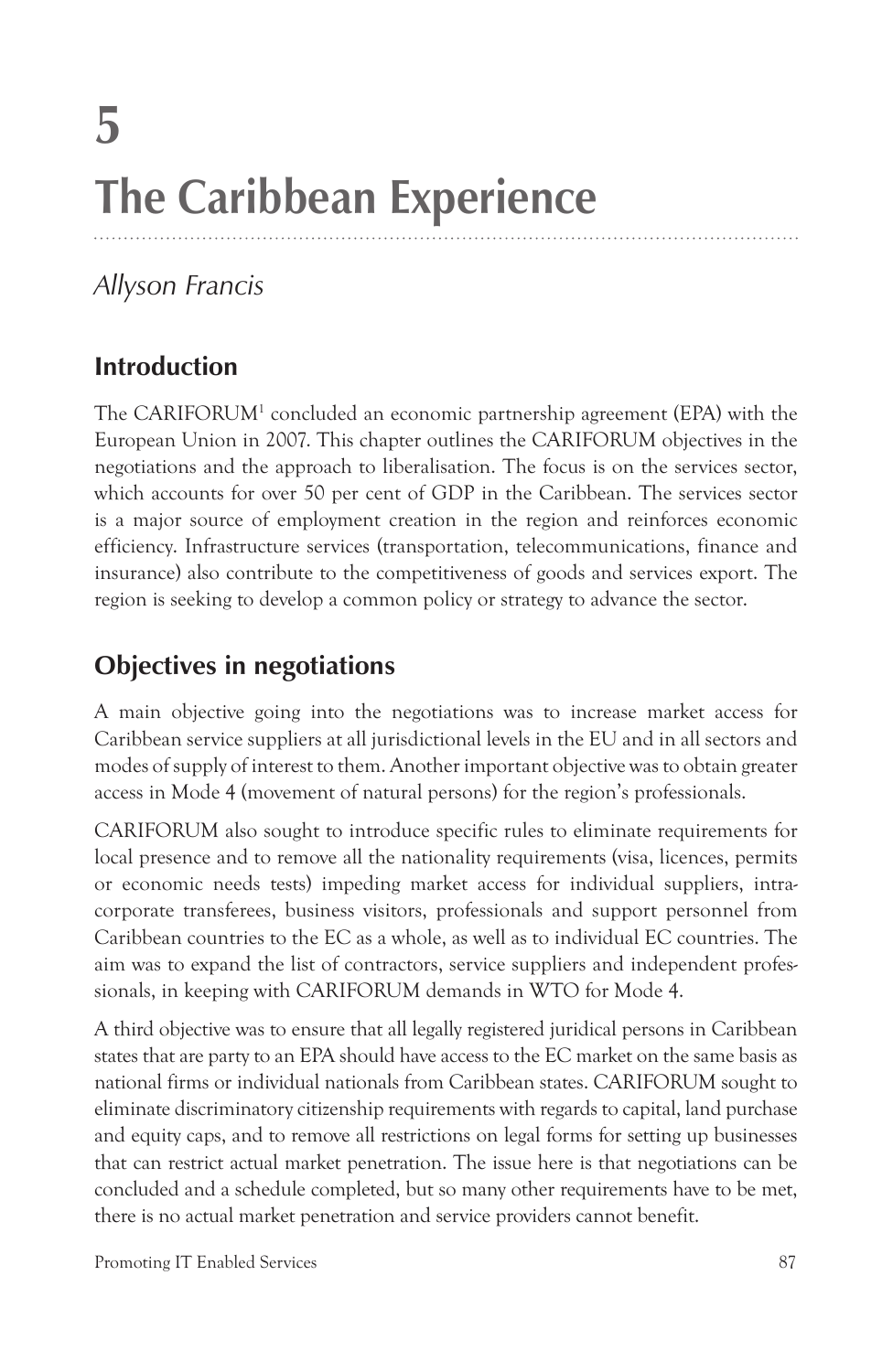CARIFORUM also sought to harmonise the regulatory policies and technical standards between Caribbean and EC countries so as to facilitate the sustainability of trade in services without creating burdensome or discriminatory barriers. In addressing the special requirements of small Caribbean service suppliers to take advantage of market access opportunities in the EC, the negotiators emphasised the difference in levels of development between Europe and the Caribbean, and in the Caribbean itself. Within CARICOM, the Organisation of Eastern Caribbean States (OECS) brings together the smaller, lesser-developed countries of the region.

#### **Liberalisation**

CARIFORUM adopted the following approach towards scheduling of services:

- We identified the sectors where we have investment, are seeking investment or need development support and scheduled them under Mode 3.
- Next, we identified sectors where we have an offensive interest and we focused on these in terms of our requests and the demands we placed on the EU.
- Then, we identified sectors that are sensitive and would be excluded from the liberalisation commitments.
- Finally, there were sectors assessed to have low export interests, which we used to get some flexibility in the negotiations.

For trade in services, the conclusion of regional trade agreements is governed by GATS Article V: Economic Integration, which requires that any such agreement must have *substantial sectoral coverage… in terms of number of sectors, volume of trade affected and modes of supply.*

However, there is no agreement among countries as to the definition of 'substantial sectoral coverage'. Within the EPA, we agreed to 65 per cent sectoral coverage for the LDCs of CARICOM, and at least 75 per cent for the MDCs. For many member states, their GATS offer would only be approximately 25 per cent sectoral coverage, so to move to 65 or 75 per cent means they have to schedule several services activities. This approach ensured that all member states were not put at a much greater disadvantage going forward in the process.

#### *Additional commitments*

We won some additional, or 'GATS plus', commitments under Mode 4. We expanded the definition for 'business visitors' within the GATS. In the EPA they are called 'business service sellers', that is, representatives of a service supplier seeking temporary entry to negotiate the sale of services or entering into agreements to sell services. This applies to all sectors liberalised under Modes 1, 2 and 3, and was an advantage for us.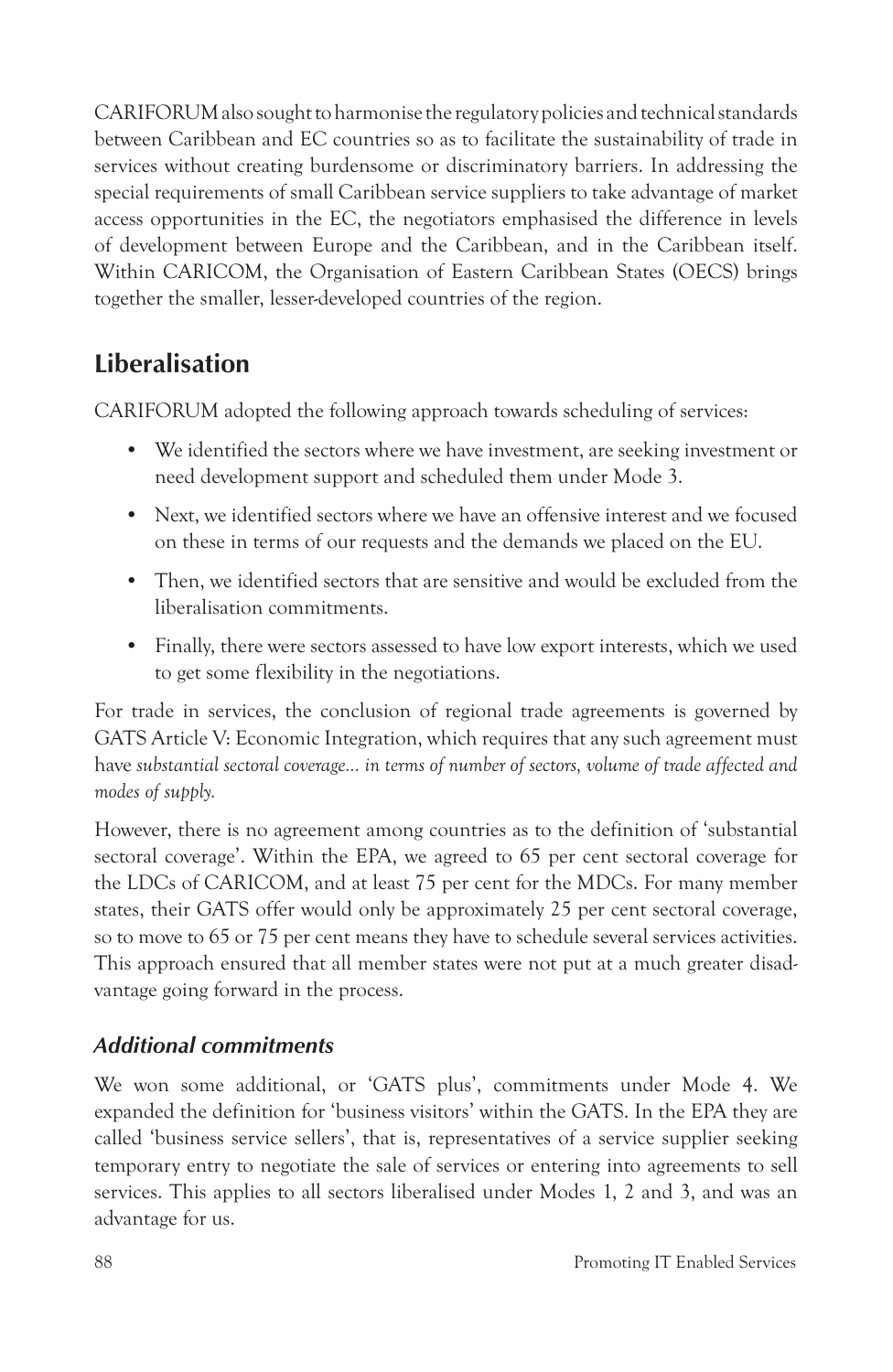We also made gains in expanding the list of contractual service suppliers, specifically in relation to terms of conditions. A 'contractual services supplier' is defined as a national employed by a legal entity, with no commercial presence in the other territory, requiring temporary presence to fulfill a bona fide contract. The plus for us is that fashion models, chefs and entertainers have been exempted from the condition requiring contractual service suppliers to have a university degree or equivalent professional qualification. This was a plus for us, because some of our member states (particularly Jamaica) have a number of people in these industries. We are now better able, because of these conditions, to access the market. Moreover, the agreement ensures a level of certainty to the traders themselves in that they have already been providing a service within Europe but now they have a guarantee of entry.

The agreement includes a cultural protocol, looking at some development issues as well as scheduling for culture and entertainment services under the contractual service suppliers. This was a big success for us given that culture has been extremely sensitive for the European communities (for France in particular) and that we stood our ground that there could be no agreement without the protocol, towards the end of the negotiations.

One condition that remains in place is the need to meet the criteria of economic needs tests (ENTs), which has the potential to block any liberalisation opportunity. In general, though, the EC made commitments in 29 sectors for contractual service suppliers so for us, that was a benefit.

#### *Independent professionals*

Independent professionals are once again subject to ENTs, but on the plus side they have been granted market access in 11 sectors.2 Another plus for us in the negotiations was the provisions allowing for short-term visitors to go into Europe for business purposes, specifically research and design market research, training seminars, trade fairs, sales, and purchasing.

In terms of our professional services, we got mutual recognition in the provisions: the ability to facilitate the negotiations for the development of mutual recognition agreements. This is important as the negotiations are between associations and not states. In the agreement it is mentioned that professional bodies will be encouraged to jointly develop and provide recommendations for the mutual recognition of criteria applied with respect to authorisation, licensing, operation and certification. It was stated that the negotiations should start no later than three years after entry into force of the Agreement, the priority sectors being accounting, architecture, engineering and tourism. We pushed for these provisions based on our experience with NAFTA, which took ten years to negotiate an MRA that was only for engineers.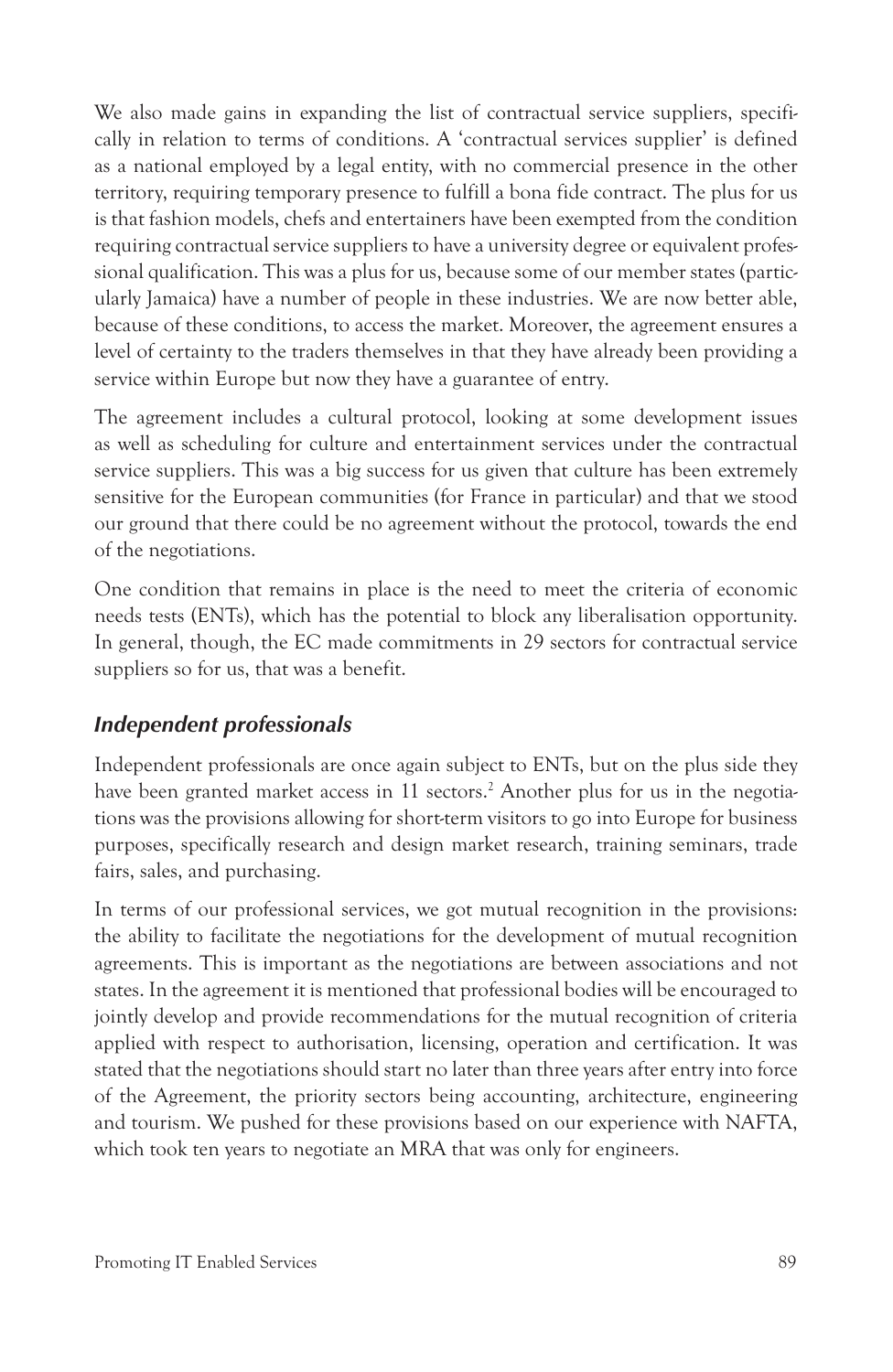#### *Development co-operation*

Of equal significance to us was the development co-operation aspect of the agreement, which aims to provide support to CARICOM member states through technical assistance, training and capacity building. Here, within the agreement, the parties have agreed to improve our ability to gather information, to improve our export capacity and, importantly, to address the issue of quality and standards, especially in the area of sustainable tourism.

Regarding the implementation of the appropriate regulatory regimes, while we made several commitments and moved to the 65 per cent and 75 per cent sectoral coverage, we do not yet have in place the necessary regulation or policy for many of the sectors.

Therefore, we thought it was important to have provisions indicating our intention but also noting we need assistance to achieve full implementation. Development assistance should seek to develop adequate regulatory mechanisms, address supply-side constraints and foster the integration of CARIFORUM states into the world economy.

#### **EC commitments**

The EC has scheduled its reservations in four different sectors: cross-border supply of services; commitments on establishment (commercial presence); reservations on contractual service suppliers, i.e. independent professionals (IP), and reservations on key personnel and graduate trainees; and horizontal limitations on acquisition of land and real estate by foreign investors.

This is a different from the way we scheduled in the GATS, so we have now to adjust to it. Part of the training that we have to do for our service providers now must be on how services are scheduled in Europe, so they can look at the schedule and understand what is there or not there for them. Some of the provisions we wanted removed still remain, like the right to regulate for judicial persons and limitations on the acquisition of land. Although a lot of requirements like obtaining licences, certification and registration have been removed, as indicated above, economic needs tests still apply to gain entry on a temporary movement. The question when one looks at the schedule is to determine where there is actual market penetration, what is the status quo?

Some benefits have been obtained with respect to key personnel and graduate trainees as some limitations have been removed. Only four member states require residency for key personnel and graduate trainees, while 23 others do not have these requirements to meet. So it has been reduced in terms of what the EU offered within the GATS. There is a special situation when it comes to our engineers, or in particular, our architects: many of them are trained within the UK (because of our traditional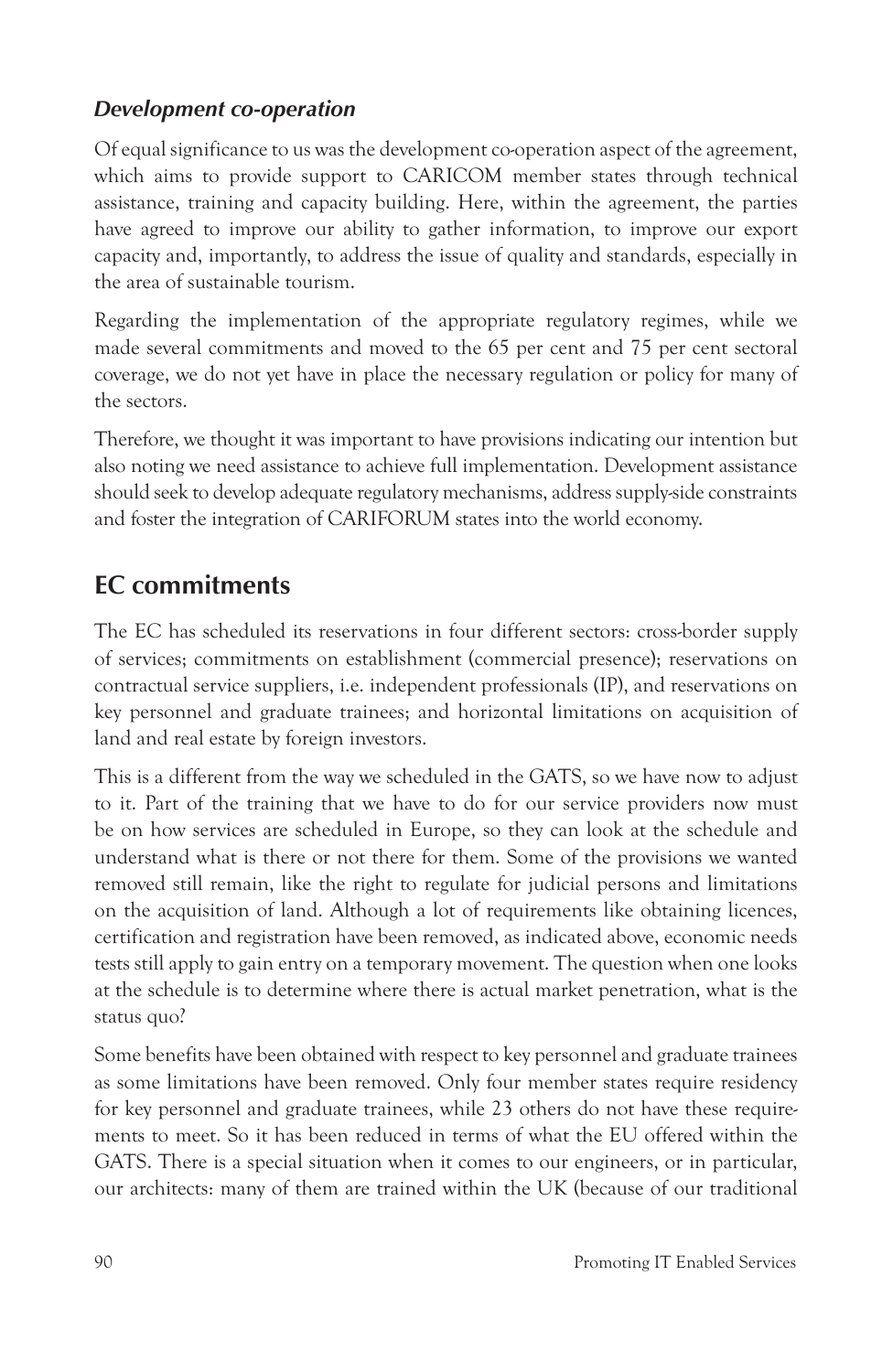linkage with the UK), and they can practise in the UK but they cannot generally practise throughout the other 26 member states. It is an issue that we have to deal with and are trying to address in our implementation.

#### **CARIFORUM commitments**

Our commitments generally follow the GATS structure, and they take into account the regional integration process and sensitivities of individual states. We have sought to limit our commitments since we face a number of economic needs tests for the movement of Mode 4 persons, and we did make some provisions for contractual service suppliers and independent professionals for our IT services, because we saw the importance of IT for development. In terms of our horizontal commitments, like the EU, we decided that we could not get the change for limitations on acquisition of land for people who want to go and set up as service providers. We have kept those provisions likewise. So we stated in our provision that the treatment be reserved in terms of subsidies – we have that excluded. For Mode 3, we also have limitations on acquisition of land and so forth. In summary, we have made a majority of commitments – in terms of Modes 1 and 2 – with no limitations, which reflects the importance of IT services and of these modes for trade. We do not have the capital base, so what we can do via the internet we would like to do.

In those sectors where economic needs tests are applied for Mode 4, the main criterion will be availability of persons with the requisite skills in the local labour market. On other modes of supply, the main criterion will be the assessment of the relevant market situation where the service is to be provided, with respect to the number of, and the impact on, existing services suppliers. Regarding Mode 4, we limited our commitments and most if not all of them are subject to economic needs tests. This is because we believe that we have sufficient professionals, so that, when we are competitive in an area, we do not wish to have more people coming in and competing against our professionals in Mode 4. We have a problem in the region; because we are tourist-orientated it is possible for foreign professionals to come in on a tourist visa, stay for two weeks, provide a service and leave – and we do not know about it. We need to develop a mechanism for determining the ENTs and how to place a level of control on such activities. CARIFORUM horizontal commitments were as follows: treatment may be reserved with respect to subsidies or grants; Mode 3 – requirements for incorporation, registration and limitation on the acquisition of land; and Mode 4 – unbound except for key personnel and graduate trainees not available locally.

#### **Challenges and opportunities**

The main challenges relate to our regulatory commitments. We have made several commitments but we do not have the required regulatory framework in place and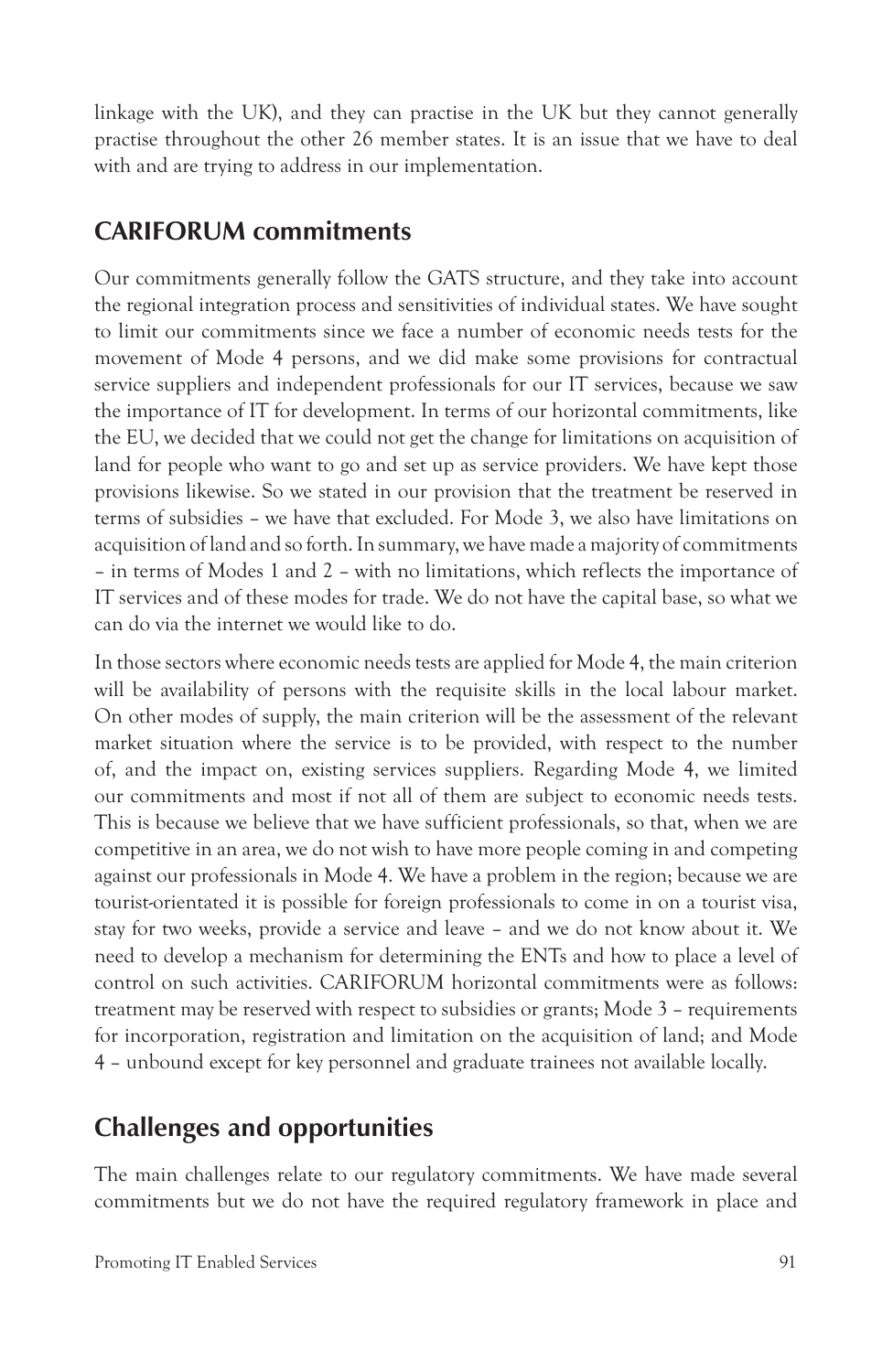services providers, with only a few associations in the region, are not very organised. We lack venture capital to finance the sector's needs. Incentives are required; in the Caribbean we mainly have incentives for tourism services, but not for the other services sectors. We must now re-orient our vision in terms of how we develop the sector. We need to upgrade standards to meet the European requirements.

Education is another major challenge, for persons in the audio visual field and in other areas, to meet EU regulations. We lack the funds to increase training, invest in upgrading our educational facilities, and broaden access to and use of technology, which is still quite costly in the region. Most of the CARICOM member states have liberalised telecommunications services, but there are just two telecommunications companies serving most of the region. The cost of telecommunications impacts on the development of the services sector particularly at a time when the region is embarking on a development strategy for the IT sector.

Another challenge is the lack of policies for many of the sectors, which makes it difficult to draft laws and develop the required regulations.

But there are also definite opportunities. We have a real niche market, a unique value added in the region – our culture. The joint ventures we have scheduled can also assist in terms of facilitating cultural exports and fostering investment in the sector. Here, we have opportunities through development to enhance our competitiveness or product quality, but we need to make our product known. This is where our coalitions of services organisations and other support organisations have an important role to play. For instance, the Barbados Coalition of Services Organisations (see Chapter 11A) has been involved in promoting the services sector of Barbados. There are several issues to be considered, both on demand and supply.

## **Supply and demand**

On the demand side, being small and having limited capacity we cannot target all 27 countries of the EU. Services exporters from the Caribbean will need to research their target markets in terms of the regulatory regimes, the standards requirements and the potential partners. In brief, market intelligence will have to be gathered and a strategy put in place to ensure effective market penetration.

On the supply side, we need to develop our level of competitiveness, our product quality and our human resources. It is critical to address our technological capabilities, and here technical assistance for professional development is important, financial support for the firms to enhance their competitiveness is crucial, and assistance is required to conduct market research and improve export capacity. We need to assess the ability of firms to do market research and analysis. The region's main language is English and some of the services suppliers have expressed concern that language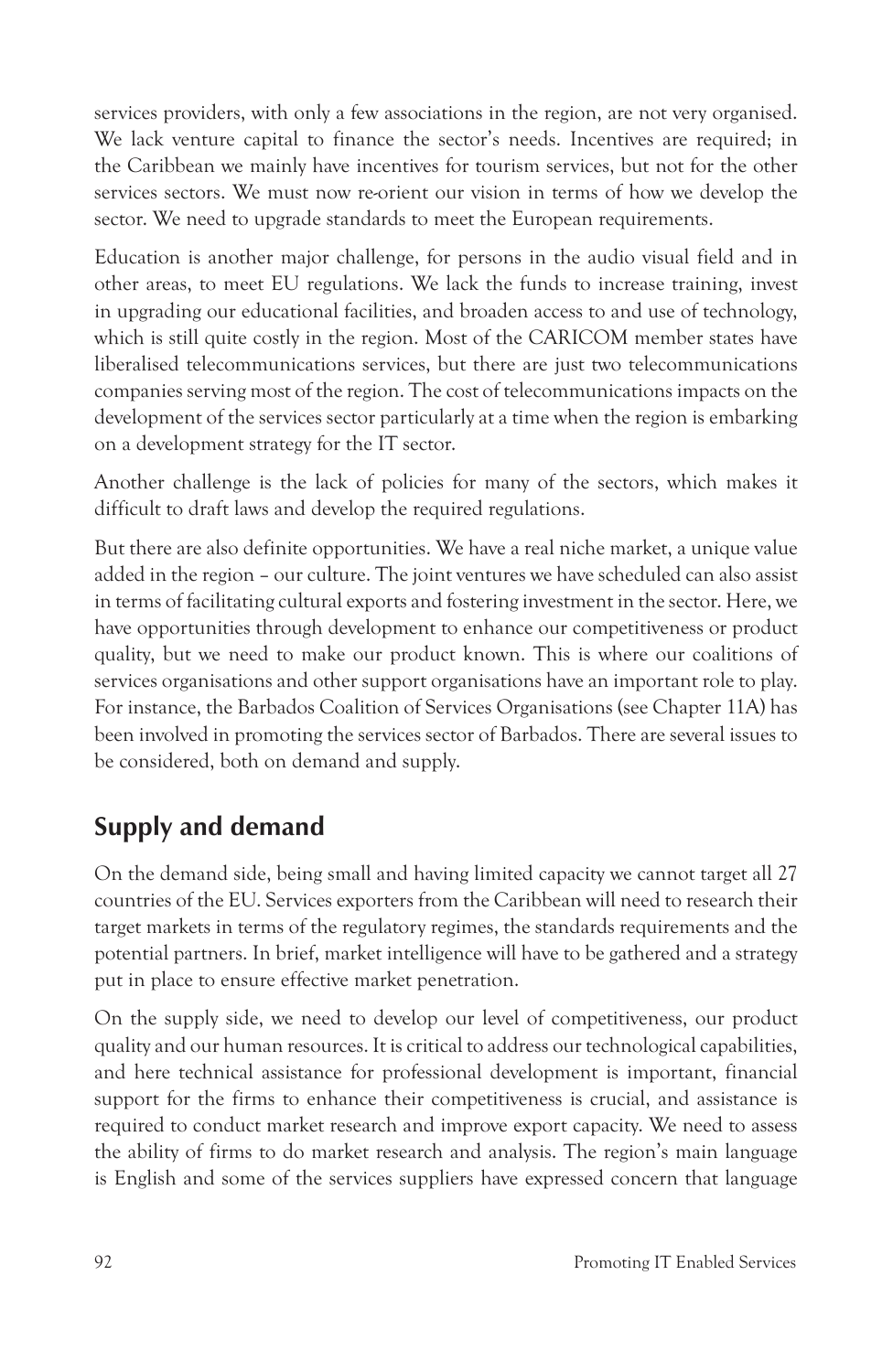barriers may prevent them from making significant gains in the EU market. This is another area where we require some assistance.

# **Lessons learned**

What can the regions that are now negotiating EPAs, or planning to, learn from the CARIFORUM experience? First, there is the urgent demand for development assistance to be more concrete and that depends very much on our ability to forcefully present our case with respect to our development needs. We have received some assistance so far, but not enough to cover the full cost of implementing the EPA (about €176 million). The disbursement schedule must be clearly spelt out during the negotiations.

Second, bear in mind you have the flexibility of scheduling for future liberalisation. Don't be rushed to schedule Modes 1, 2, 3 and 4 or to meet your 65 per cent (or whatever percentage you agree). If you are being pressured to put more sectors on the table, put them there, by all means, but remember you can liberalise over 10 or 15 years.

Third, understand your limitations and take them into consideration in addressing the issues. What are your regulations? What is it you really need? When you know where you are, then you know how to proceed. It is about understanding your development objectives and translating them into development text to take forward into your negotiations.

# **Conclusion**

CARIFORUM/EU co-operation has been a catalyst for how we go forward with this region's integration and what we are doing with a single market and economy, as well as for integration between CARICOM and the Dominican Republic. But we have a serious challenge in terms of implementation: getting the organisations and getting the associations together, and then actually meeting to develop the proposals to put forward for the mutual recognition agreement. We have to work on promoting integration and to strengthen our relationships taking into consideration levels of development and international obligations.

## **Notes**

1. The 15 Caribbean countries that make up the Caribbean Forum of ACP States (CARIFORUM) are: Antigua and Barbuda, The Bahamas, Barbados, Belize, Dominica, the Dominican Republic, Grenada, Guyana, Haiti, Jamaica, St Kitts and Nevis, St Lucia, St Vincent and the Grenadines, Suriname, and Trinidad and Tobago.